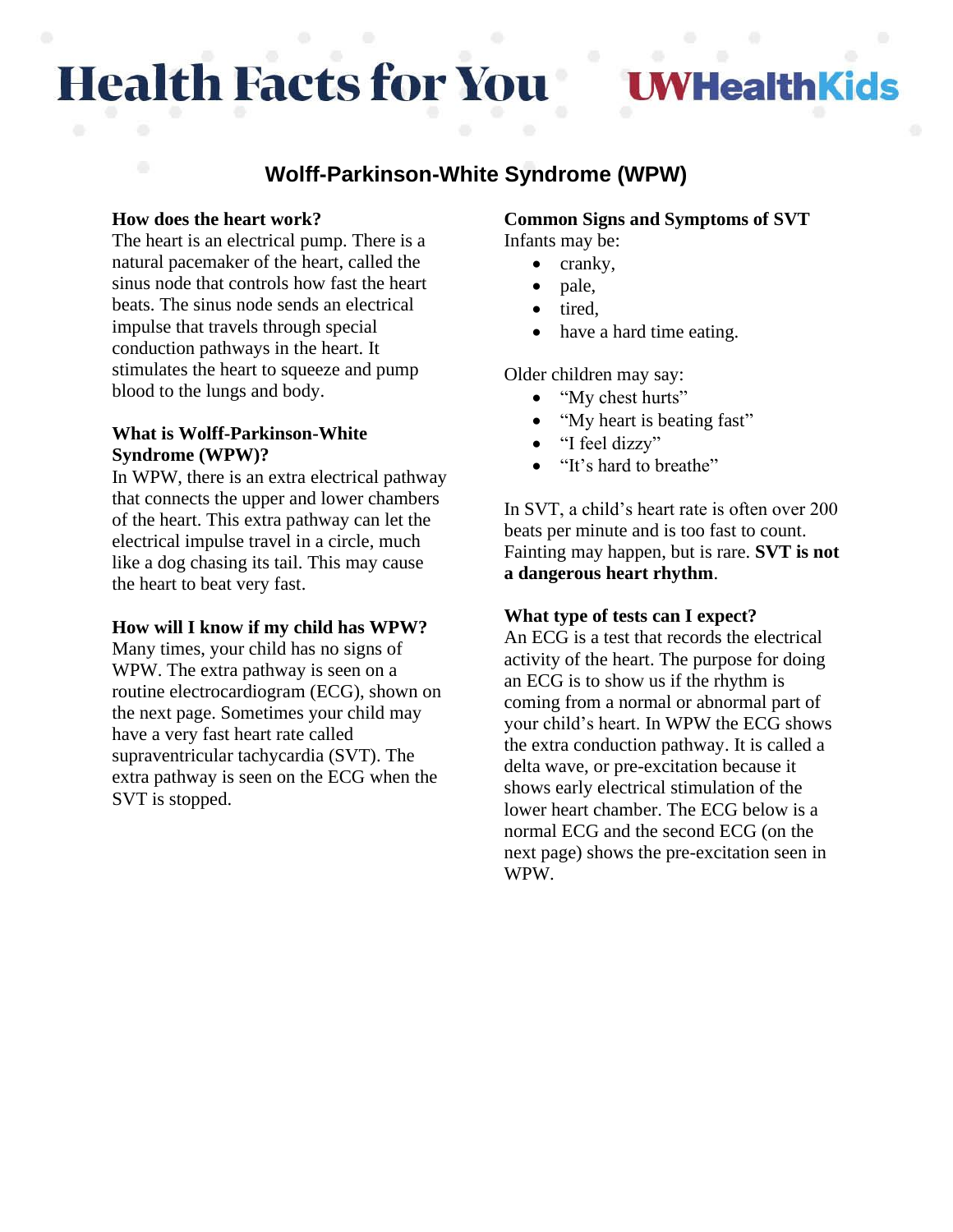

**Holter Monitor** is a small monitor that is worn for 24 hours. It is a continuous 24 hour recording of the heart rate and rhythm. This is often done to see if the pre-excitation goes

**30-day Cardiac Event Monitor** is a device that is often used for people who have sensations of a rapid heart rate. This can be used for a full month. You or your child push a button during times your child has symptoms. The monitor documents the heart rate and rhythm during these times. This information is transmitted over the phone.

away when the heart rate is faster.

**Echocardiogram** is a test that uses sound waves to take pictures of the structure and function of the heart. This includes looking at the valves and chamber sizes of the heart.

**Treadmill Exercise Test** is sometimes used in older children to see if the pre-excitation goes away with faster hearts rates during exercise. During this test your child walks and runs on a treadmill while hooked up to

an ECG machine to record your child's heart rhythm.

Children with WPW have a **very small risk** of a fast and dangerous heart rate that does not allow time for the lower chambers of the heart to relax and fill with blood. This tends to happen with a rare very fast upper heart chamber rhythm called atrial fibrillation. It often results in fainting. A **Holter Monitor** or **exercise treadmill test** can help tell us if your child is at risk for this dangerous heart rate.

For more information and videos of these tests, please visit **uwhealthkids.org.**

#### **How is WPW treated?**

Some children do not need treatment if they are not having SVT or the tests have shown a low risk for serious heart rhythms. They are seen in the Pediatric Cardiology Clinic as needed.